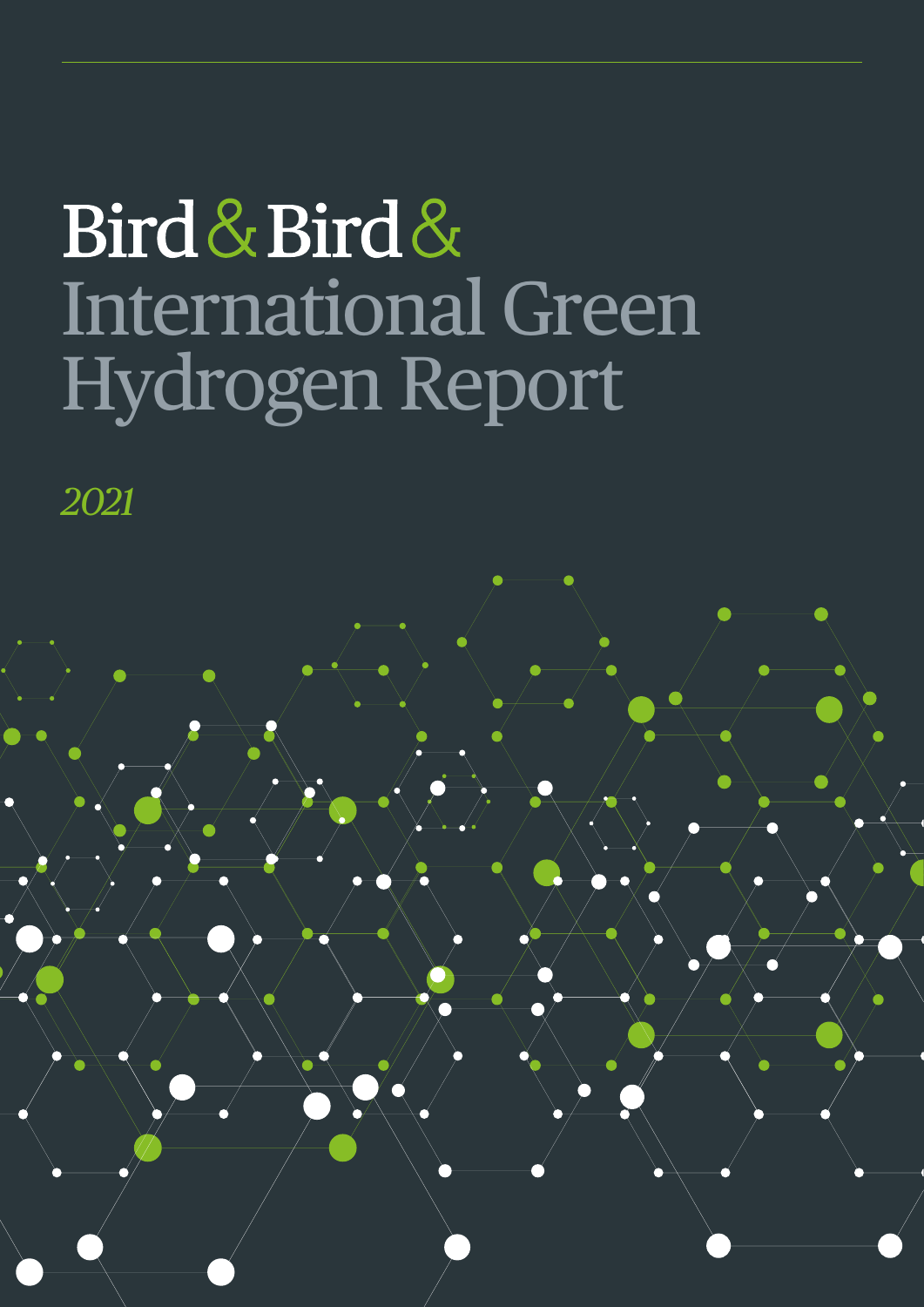## Focus on hydrogen:

### *Hydrogen is clean and versatile*

Whether as an energy carrier (basis for fuels), as energy storage for renewable energies, as a climate-neutral fuel in transport, as an essential element of sector coupling (dovetailing green electricity with the heat and mobility sectors as well as industry) or as a means of decarbonising CO2 sources (such as the cement industry).



Accordingly, the desires surrounding the use of hydrogen are growing - and with them the legal questions that arise in this context. For these are as diverse as the usability of hydrogen.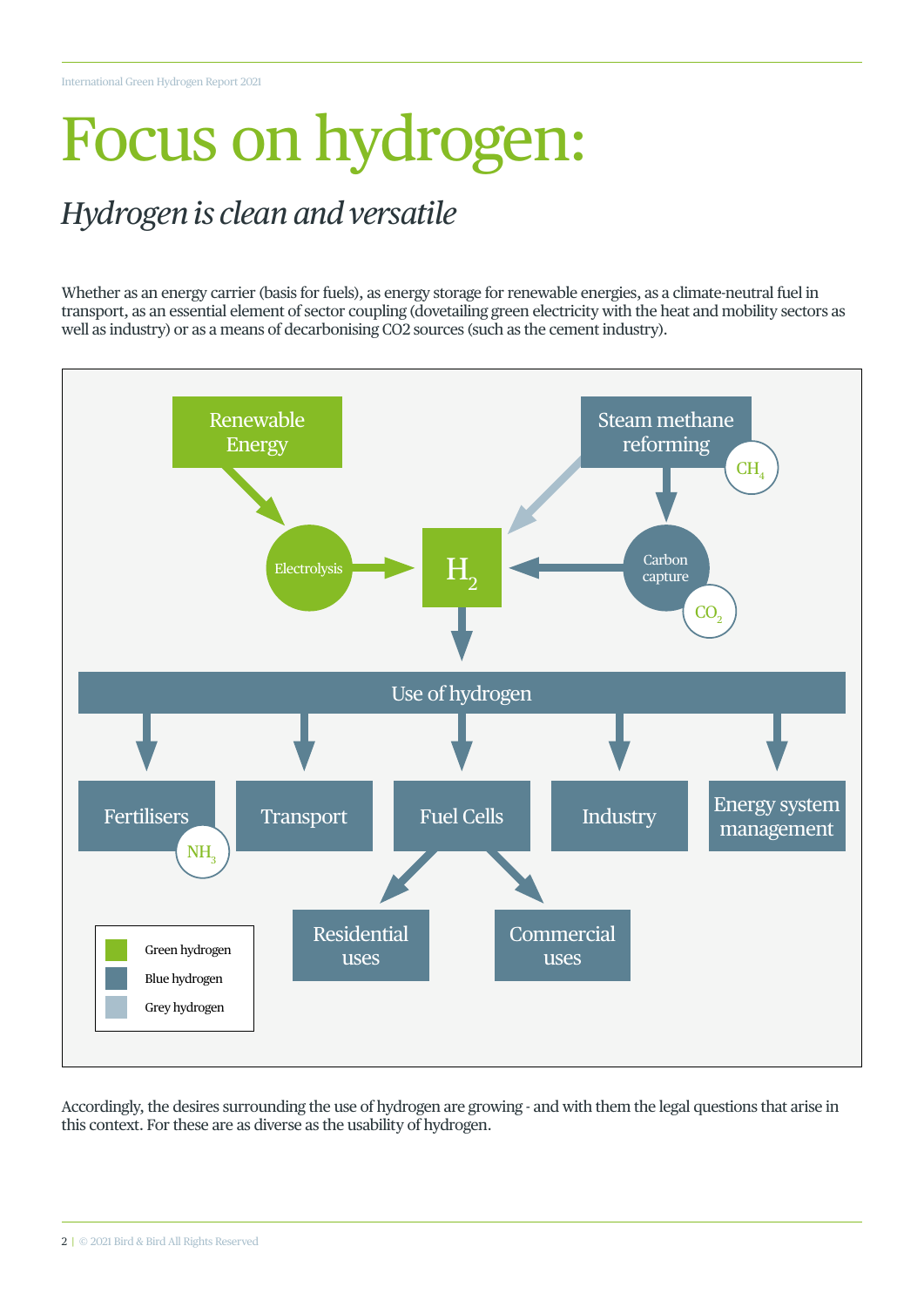### The legal issues

A successful energy transition can only be achieved by combining security of supply, affordability and environmental compatibility with innovative and intelligent climate protection. This requires an alternative option to the fossil fuels that are still predominantly used at present.

Hydrogen has a key role to play in the energy transition. This is because, in addition to numerous other advantages as a renewable energy carrier, it makes it possible to significantly reduce CO2 emissions.

#### Green hydrogen is the petroleum of tomorrow

The flexible energy carrier is indispensable for the energy transition and opens up new markets within the framework of the entire value chain: **technologies, generation, storage, infrastructure** and **use** including **logistics** and important aspects of **quality infrastructure.**

Our hydrogen-focused team has already successfully supported and strategically advised various projects on the practical use of hydrogen technology. We generally work in cross-jurisdictional teams and cooperate with technical consulting specialists where necessary.

Following this approach, we would like to support you as a strong and competent legal advisor in the implementation phase that has now begun and bring about an optimised change in the use of energy sources together with you.

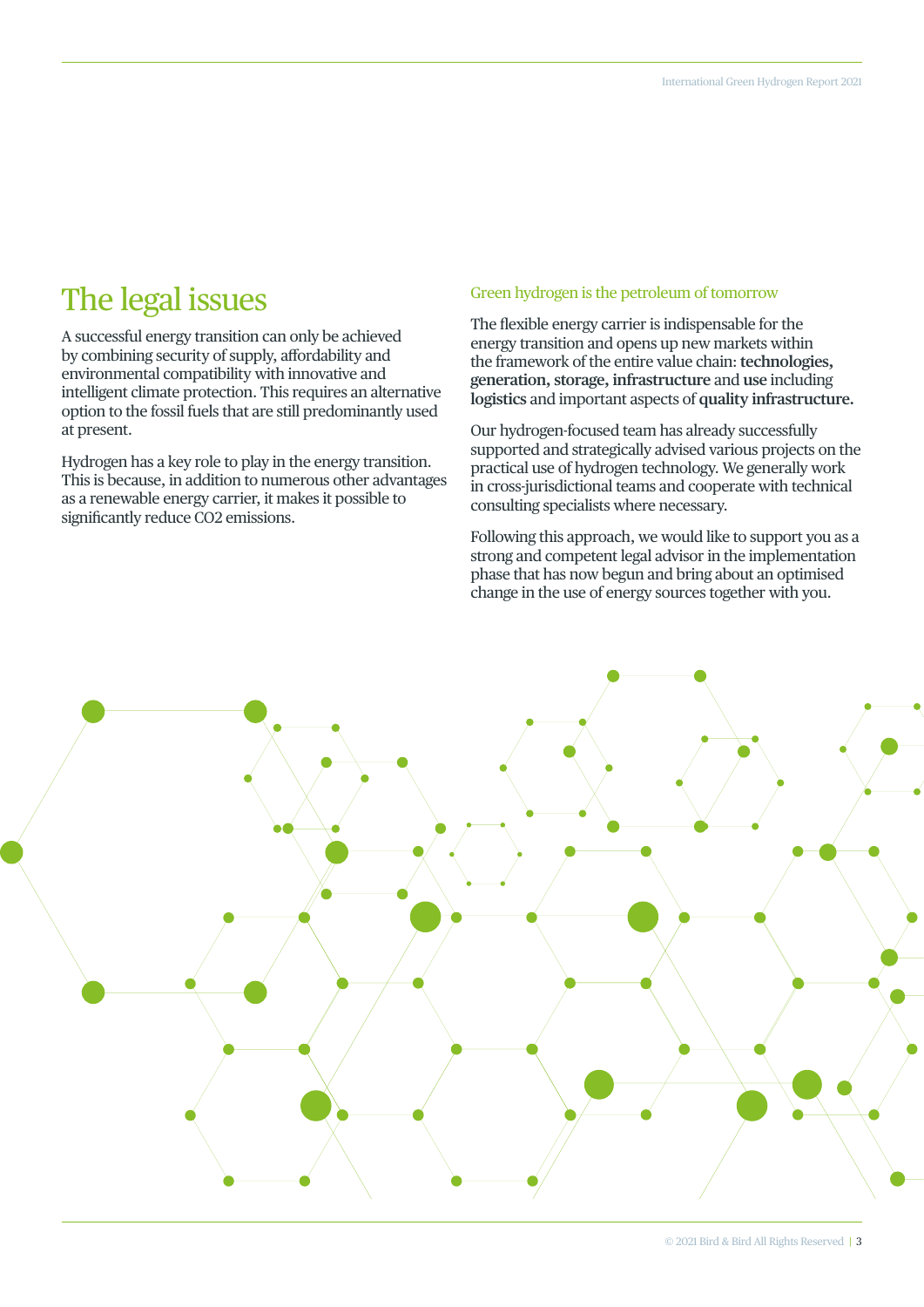## Core legal areas

*In the following, we would like to highlight some of the key legal areas surrounding hydrogen.*

### Hydrogen & Regulation

In the context of the production, transport, distribution and consumption of hydrogen, numerous regulatory provisions must be observed.

A key legal and economic issue is the double burden of certain levies and charges that still applies in the context of energy storage and thus also the use of hydrogen.

Another key issue in terms of regulatory law is the development of a nationwide – or European - **hydrogen infrastructure.** Without a sufficient infrastructure, it is obvious that the full potential of hydrogen cannot be exploited.

"If, in addition, subsidies are granted to develop an innovative technology or to fund a project, was funded, it is important to observe the subsidy law requirements for the proper use of the subsidies. In individual cases, this may justify, among other things, strict compliance with all obligations under public and European procurement law regarding the tendering of contracts. In the event of noncompliance with the subsidy requirements, there is a risk that the subsidies will have to be repaid - plus interest!

### *In any case*

The regulatory framework offers lucrative business models, but the resulting obligations must be strictly observed!

*In any case* Protect and defend your intellectual

property!

### Hydrogen & Contracts

The implementation of hydrogen production or **storage projects** (e.g. power-to-gas plants) or **infrastructure projects** (e.g. the development of a hydrogen infrastructure) require a balanced and solid contractual basis. The complexity of the contracts required for these projects should be considered from the very beginning.

### Hydrogen & IP

Many promising projects in the field of hydrogen production or transport and distribution start with a pioneering invention. For example, **high-performance storage technologies need to be developed in order** to be competitive and attractive to consumers. These inventions need to be protected, for example through **patent protection** at national and international level. Likewise, your patents should be effectively enforceable against any imitators.

Conversely, when developing new products and processes around hydrogen, you should consider the increasing density of third-party patents and also design your new product with a view to ensuring your "Freedom to Operate" as far as possible.

In addition, you have an understandable interest in enforcing your intellectual property rights against imitators (if necessary, also independently of your cooperation partner).

### Hydrogen & Cooperation

For the success of your engagement, it is necessary that you place your cooperation with partners on a solid **foundation under the respective company law.** The establishment of a joint venture or a common project company, to which know-how, industrial property rights, technology or services can be contributed in addition to financial resources, is a typical example. At the heart of this is the **joint venture agreement,** which must describe the common goal of the cooperation just as clearly as the respective services of the cooperation partners. The possibilities of the partners to influence the development of a company must also be regulated. All relevant contracts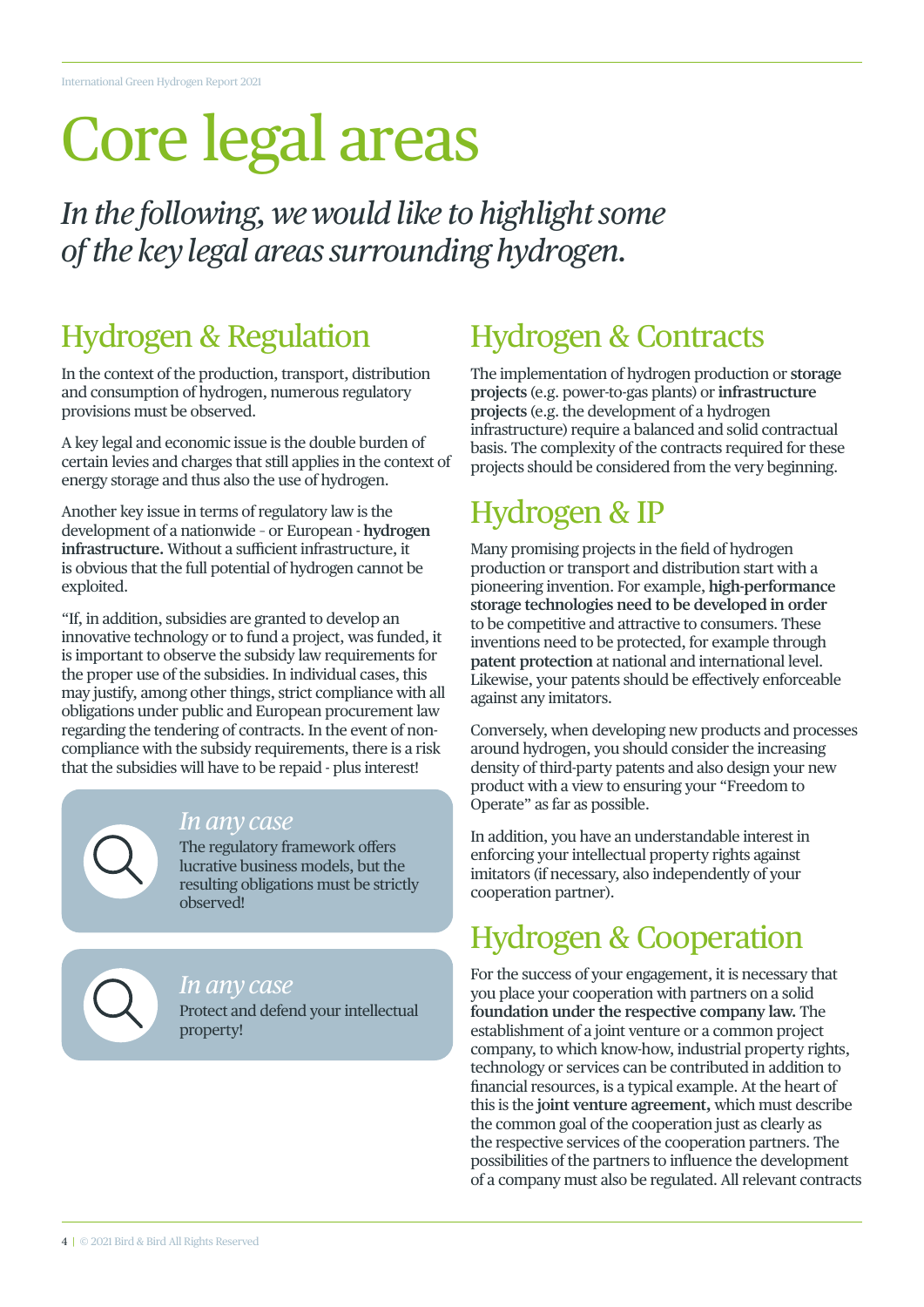should be drafted clearly, practically and with foresight and take enough account of the special features of the technologies and their change or further development. We accompany and advise you in all necessary strategic decisions and the practical steps of setting up such a joint venture, whether in connection with research and development, production or distribution or a combination of both.

Do you intend to play a role in the growing market around hydrogen and are you planning to acquire a company, a significant stake or a start-up in this area? We would be happy to support you in these cases with our experienced team, which, in addition to the necessary corporate/M&A expertise, knows all the relevant legal interfaces. This includes, for example, questions of intellectual property or financing law as well as the other aspects surrounding hydrogen and the associated special questions.

### And beyond that

In addition to the topics highlighted as examples, a wide range of other questions can arise, such as the financing of projects.



### *In any case*

Shape your cooperation and your acquisitions and make them solid, forward-looking and resilient!

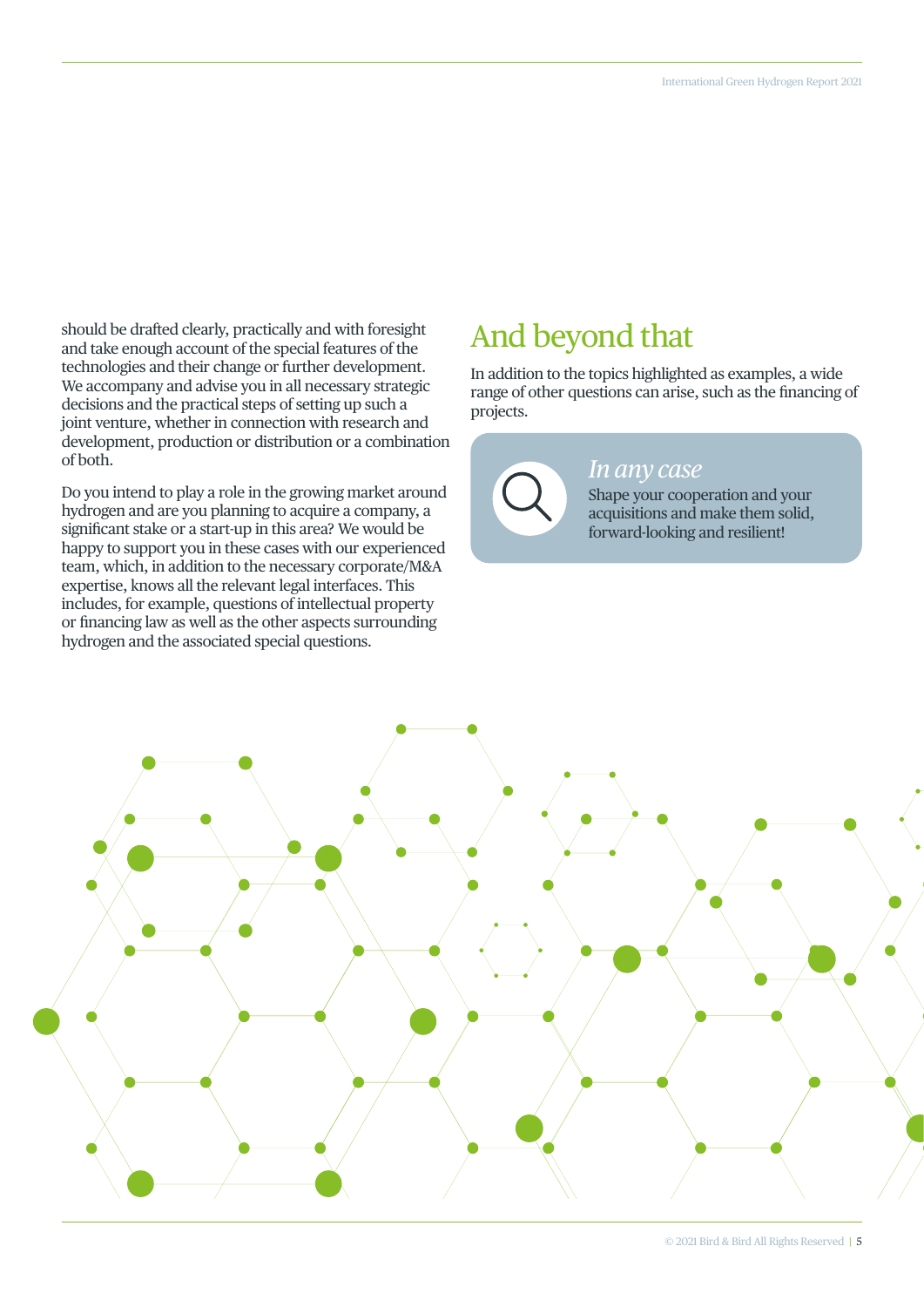## Australia

*According to Australia's national science research agency, the CSIRO, roadmap, upcoming policy support from Commonwealth and State Governments may assist the Hydrogen industry in obtaining the required economies of scale to enable the hydrogen industry to reach a "tipping point and become economically sustainable thereafter".* 

#### Legal framework overview

Although there is currently no specifically targeted regulatory framework for hydrogen production in Australia, a 2019 preliminary legal review commissioned by the Department of Industry, Innovation and Science identified approximately 730 pieces of legislation and 119 standards across Australia's jurisdictions that are potentially relevant to the hydrogen industry and supply chain development.

In November 2019, the Hydrogen Working Group, established by the Council of Australian Governments *("COAG")* Energy Council, released the Australian National Hydrogen Strategy. The strategy aims to establish Australia's hydrogen industry as a major global player by 2030.

As part of the National Hydrogen Strategy, the Australian Government will review the existing legal framework as needed to support the industry by removing barriers to development and ensuring safety.

In July 2020, Australia adopted a suite of eight international standards for the safe use, transport and trade of hydrogen across Australia.

#### Funding & Support schemes

In 2018, the CSIRO released the National Hydrogen Roadmap. Its primary objective is to provide a blueprint for the development of the hydrogen industry in Australia, particularly in investments amongst industry, government, research and other stakeholder groups.

From 2015 to 2019, over \$146 million of funding was invested by the Australian Government in hydrogenrelated projects. These were, and continue to be, administered through two key entities: the Australian Renewable Energy Agency *("ARENA")* and the Clean Energy Finance Corporation *("CEFC").*

In April 2020 ARENA launched a \$70 million hydrogen funding round from which seven applicants were shortlisted. The shortlisted applicants have developed projects of 10MW or larger electrolysers with various end uses, as inter alia transportation, gas injection or renewable ammonia production. The projects

are powered by either on-site renewable generation, purchase of Renewable Energy Certificates or power contracted from a renewable Power Purchase Agreement *("PPA").*

In May 2020, the Australian Government also launched the \$300 million "Advancing Hydrogen Fund", administered by the CEFC. Through the fund, the CEFC shall provide debt or equity finance to eligible large-scale commercial and industrial projects, typically requiring \$10 million or more.

State Governments in Queensland, Western Australia, Tasmania, New South Wales, Victoria and South Australia have also launched funding and support initiatives to foster hydrogen development in their respective states.

#### Up-coming evolution

The Australian hydrogen industry has gained momentum in the past year, with several current projects being commissioned to demonstrate the potential uses of hydrogen gas in the domestic market. Indeed, the "Technology Investment Roadmap" reinforces the Australian Government's previously announced "priority technology stretch goal" of clean "H2 under \$2" (per kilogram), with the mediumterm seeing an expansion of the domestic hydrogen industry and the long term, the development of an export industry, leveraging off Australia's expertise and infrastructure to develop strong supply chains in the global low emissions economy.

Australia has a strong potential to become a leader in the clean hydrogen export market, for several key reasons, including that it has an extensive renewable energy production capacity, it has a track record in building large-scale energy industries, and its proximity to high-demand economies provides ease of access to key opportunities in regional markets.

#### Some recent examples

The government of Western Australia announced in January 2021 that it has received 65 expressions of interest ("EOI") from Australia, Japan, Korea, India, Germany, Spain, the UK, France to produce and export commercial quantities of hydrogen from a new hub that may feature up to 270 MW from wind generation and to 1250MW from solar photovoltaic installations located in the Oakajee Strategic Industrial Area ("SIA"). In January 2021, an ASX-listed gas exploration company formed a joint venture to focus on the creation of four hydrogen production facilities on Australia's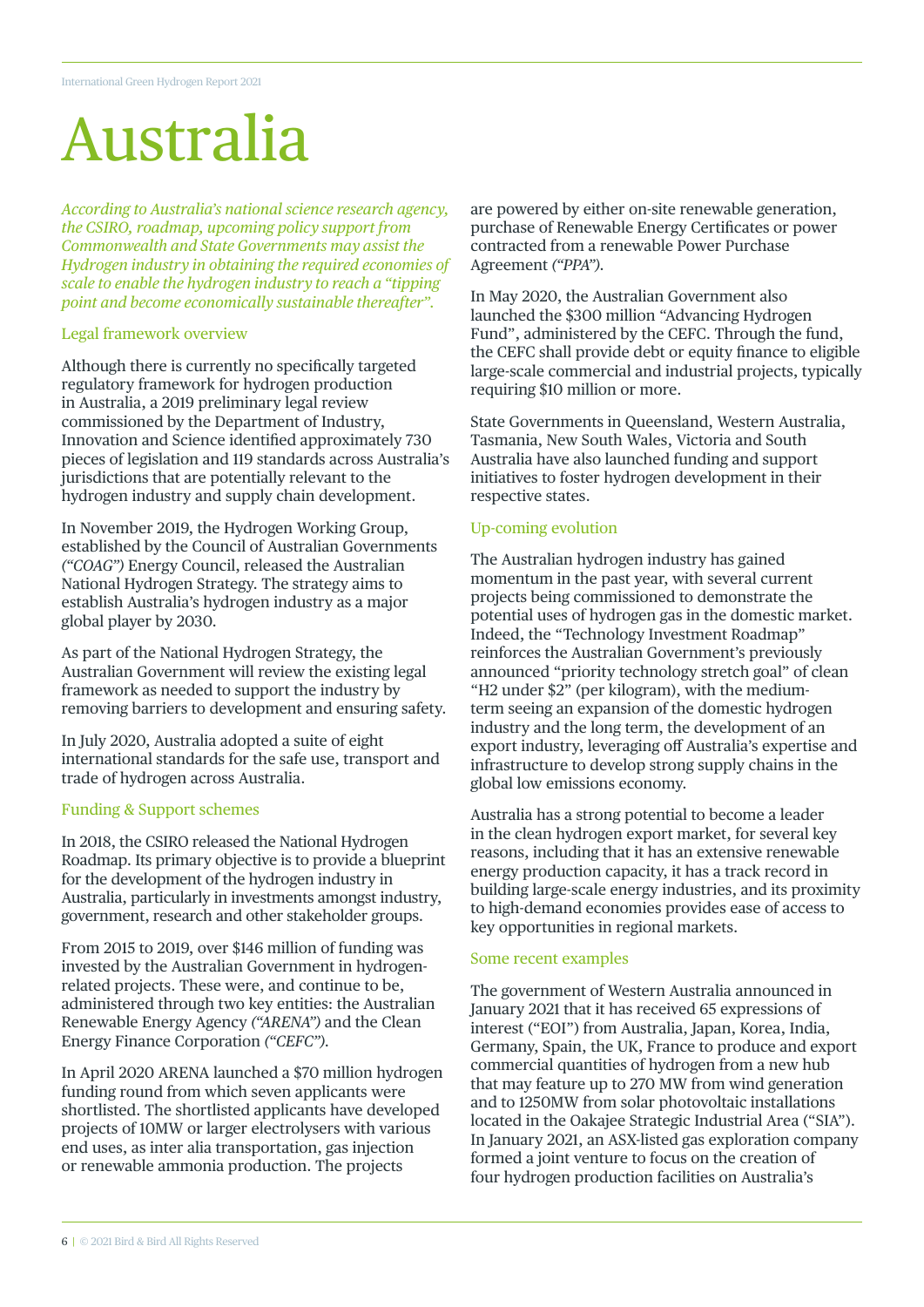east coast. It also announced a Memorandum of Understanding to collaborate on the development of an Australian network of hydrogen refuelling points. In February 2021, a joint venture was announced to develop hydrogen production and export facilities on the southern coast of Victoria. In February 2021, the

Queensland government announced a partnership with a Japanese engineering firm to complete a feasibility study into a green hydrogen production facility. The National Energy Resources Australia (NERA) unveiled in February 2021 a \$1.85 million investment in 13 regional hydrogen technology clusters over the 6 Australian States.

## Finland

*Finland's target, to become carbon neutral by 2035 and carbon negative by 2050, is some of the most ambitious targets in the world. Although Finland does not have a separate hydrogen strategy, hydrogen is considered to be an integral part of the national energy and climate strategy. Business Finland (the Finnish government organization for innovation funding and trade, travel and investment promotion) published in November 2020 a national hydrogen roadmap that analyses Finland's strengths and opportunities in the hydrogen field. The roadmap serves as a basis for developing the hydrogen policy and determining the role of hydrogen in the national energy and climate strategy. Furthermore, investments in powerto-X technologies play a key role in Finland's Recovery and Resilience Plan, published in May 2021.*

#### Legal framework overview

As the main context is to view Finland as a member state in the European Union the development of sector integration and the hydrogen economy in the EU is strongly reflected on a national level. However, as for many other counties, Finland does currently not have a comprehensive legislative framework for the use of hydrogen as an energy carrier as provided for in the proposals generated by EU's "Fit for 55" climate package of July 2021. At present, the legislation in place solely governs hydrogen's use for industrial purposes i.e. production, storage, safety. Hydrogen compliant and future-proof legislative planning is fortunately on the national agenda.

In order to contribute to the national climate targets and to further facilitate and stimulate the hydrogen economy and advancement of new technologies pursuant to the EU Hydrogen and Sector Integration Strategies, the Ministry of Economic Affairs and Employment appointed a working group in July 2020 tasked with identifying the needs, opportunities and obstacles of energy sector integration, and to assess the possibilities for promoting the hydrogen economy and Power-to-X technologies. The Final report of the working group on sector integration was published in June 2021 highlighting that the legislative projects contained in the EU's Fit for 55 climate package will be

shaping the content of future legislation while bringing inevitable changes to the national regulatory landscape.

#### Funding & Support schemes

As part of the Sustainable Growth Programme, the Finnish Government allocated EUR 150 million in public funding to projects related to hydrogen technology and carbon capture and utilisation. Funding will be directed to national projects and projects linked to the hydrogen IPCEI (Important Project of Common European Interest). The call for IPCEI applications closed 4 July 2021. The projects will support the objective of the Government to achieve a carbon neutral Finland by 2035.

#### Up-coming evolution

Finland has a proactive history in the field, both research organisations and companies have been active in developing fuel cell applications and utilisation of hydrogen - a full and working value chain for hydrogen, and decades of experience in large-scale industrial use of hydrogen is already present. In Finland, hydrogen is currently produced for the needs of industries such as oil refining, mainly from natural gas, the share of renewables is currently very limited. In addition, hydrogen arises as a by-product of certain industrial processes. However, alternative gases, e.g. mixing of hydrogen with natural gas, synthetic gas, bio- and gases produced from recycled raw materials and clean hydrogen have been given a key role in supporting the transformation of energy systems and bring solutions to energy transmission, storage and flexibility needs. Finland looks at hydrogen in the energy market from the same starting point as other solutions that promote the integration of energy systems. Promotional activities are to be directed to hydrogen production methods that utilize zeroemission electricity (or are otherwise low-emission). This requires clean power generation technologies strong European electricity transmission connections and innovation investments in the development of hydrogen technology. Moreover, it is equally important is to make necessary adjustments in different laws and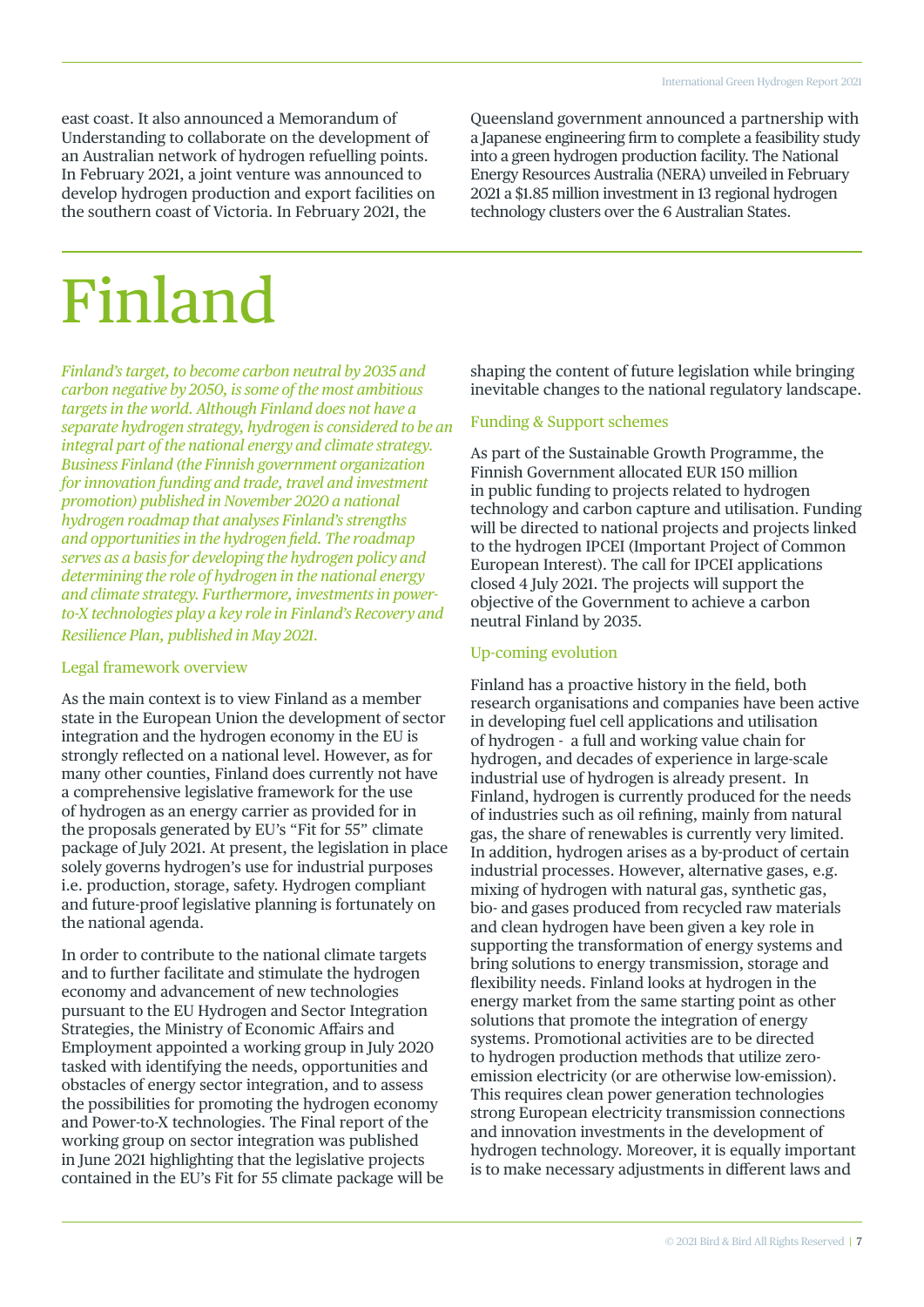#### International Green Hydrogen Report 2021

regulations so that the large-scale hydrogen production, transport, storage, and use can take place in the most efficient way.

#### Some recent examples

As stated in the national Hydrogen Roadmap, hydrogen offers for Finland great opportunity to create wide range of new businesses throughout the entire hydrogen value chain. To showcase the level of determination both private and public actors are already making significant contributions to hydrogen projects. Just to mention a few of these initiatives:

The Finnish gas transmission system operator, Gasgrid Finland, joined in April 2021 the European Hydrogen Backbone (EHB) initiative that envisions a European 39,700 km hydrogen transmission network by 2040. The EHB mirrors the vision of 23 European gas transmission network operators on how the infrastructure could be developed to support the

achievement of carbon neutrality targets. The network would link the envisioned hydrogen infrastructure of 21 European countries and connect 11 new countries.

A national company-led Hydrogen Cluster was established in in April 2021 to accelerate hydrogen economy and exports of hydrogen-related solutions.

An international network, called BotH nia, was established in April 2021 for promoting and building a large-scale hydrogen economy around the Gulf of Bothnia.

P2X Solutions, a Finnish pioneer in green hydrogen and Power-to-X technology, intends to build Finland's first green hydrogen production plant in Harjavalta. When commissioned, the facility will produce green hydrogen for e.g. industrial needs by using electricity produced from renewable energy sources. The planned production facility has a capacity of 20 megawatts and as by-products it generates oxygen and thermal energy needed by industries.

### France

*The French Government unveiled on September 2020 its national hydrogen strategy. €7.2 billion of public support will be granted for the next 10 years, including €2 billion from the "Big Green Recovery Plan", a component of the national "Recovery Plan" ("Plan de relance"). France aims to achieve carbon neutrality by 2050 and become a leader in green technology for the production of decarbonised hydrogen.* 

#### Legal framework overview

In accordance with the November 2019 Energy and Climate Law, the so-called "Hydrogen Ordinance" dated February 17th, 2021 (n°2021-167) grants hydrogen an independent legal status. This detailed legal framework aims to promote the French hydrogen sector development, in particular by referring to three different types of hydrogen (renewable hydrogen *("hydrogène renouvelable")* dissociated from low carbon hydrogen *("hydrogène bas-carbone")* and from carbonaceous/fossil hydrogen *("hydrogène carboné")).* 

To be qualified as renewable hydrogen, hydrogen must be produced (1) either by electrolysis using electricity produced by renewable energy sources or by any other technology using exclusively one or more renewable energy sources, and (2) whose production process does not exceed a greenhouse gas emission threshold.

In addition, the Hydrogen Ordinance provides for

guarantees of origin and unprecedented guarantees of traceability for renewable and low-carbon hydrogen to give clearer information to buyers and useful input to suppliers.

This 1st step as part of the definition of a legal framework is a strong signal for investors, project developers and industrialists.

#### Funding & Support schemes

The Hydrogen Ordinance provides that renewable and low-carbon hydrogen producers are eligible for a support scheme in the form of investment aid *("CAPEX"),* operating aid *("OPEX"),* or a combination of both.

A tender process will be carried out depending on economic and environmental criteria, and will be open to any producer established in a Member State of the European Union's territory or within the European Economic Area.

Moreover, unveiled in 2020, the Multiannual Energy Program *("Programmation pluriannuelle de l'énergie"*  or *"PPE"),* set up for the periods 2019–2023 and 2024– 2028, provides for an increase in financial support for the French hydrogen sector.

The Big Green Recovery Plan sets out three key measures for green hydrogen industry: (1) to install enough electrolysers to make a significant contribution

<sup>1</sup> 'Beschluß des Bundesrates zur Schaffung eines Rechtsrahmens für eine Wasserstoffwirtschaft' published on 27 November 2020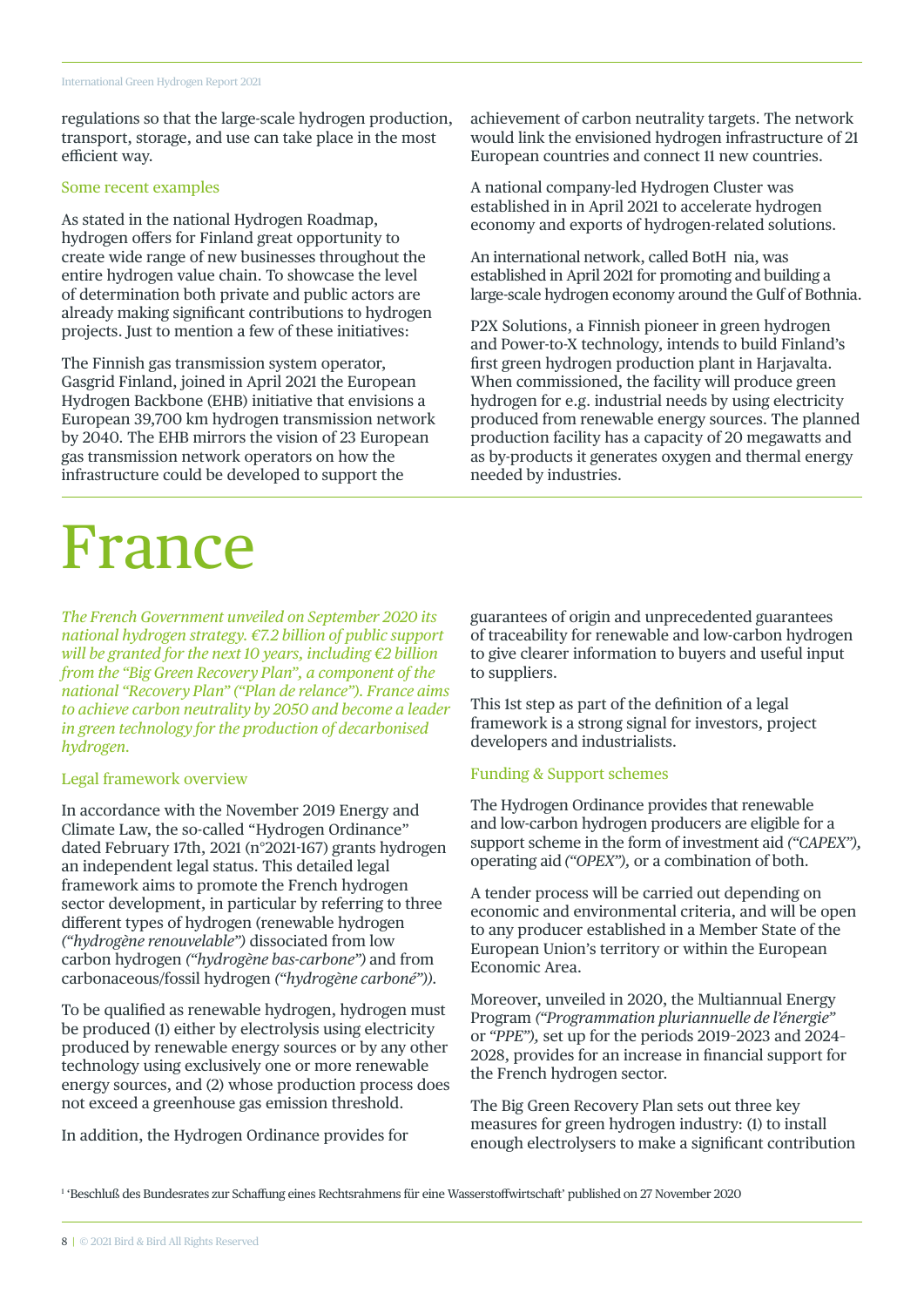to the decarbonisation of the economy; (2) to develop clean mobility, particularly for heavy vehicles; and (3) to foster the development of a clean hydrogen industry in France.

As part of the Big Green Recovery Plan, several calls for projects have been launched in 2020; further calls for projects dedicated to decarbonized hydrogen or hydrogen as a solution to industrial sector decarbonization are expected locally in 2021 and 2022.

In addition to the support mechanism and local calls for projects, decarbonized hydrogen projects will be funded through the PIA (Investment for the future program) and the IPCEI (important project of common European interest).

#### Some recent examples

France has a central role to play in the decarbonisation of aviation: French aviation companies benefiting from State aid and thus €300 million have been allocated so far in 2020 to projects ranging from the Hyperion hydrogen propulsion project, to the Majestic wing efficiency project, which hopes to reduce aircraft emissions by up to 5%.

Indeed, the Airbus fleet represents approximately 45% of all aircraft in circulation, and Safran, through CFM International, supplies over 70% of all medium-haul aircraft engines.

In January 2021, Air Liquide - a specialist in industrial gases - has taken a 40% stake in H2V Normandy, which has developed a project for the massive production of low-carbon hydrogen by electrolysis of water, with the intention of subsequently investing in this project. It represents an investment of €300 million.

HysetCo is a joint venture created by Air Liquide, Idex, STEP and Toyota, and dedicated to the development of hydrogen mobility. It owns the largest fleet of hydrogen taxis in the world, operated by Hype. Thanks to a  $\epsilon$ 100 million fundraising, HysetCo has financed the acquisition of Slota Group, an historical Parisian taxi operator and will build two new hydrogen refuelling stations. The Slota fleet will gradually be replaced by the Toyota Mirai – a fuel cell vehicle – and will be operated by Hype. The objective is to achieve zero emissions for taxis and VTC for the Paris Olympic Games in 2024.

### Germany

*While only 5% of the German hydrogen production (4% at a world-wide level) is produced by electrolysis, Germany has ambitions to become a leader in green hydrogen associated technologies, and the German Government adopted its National Hydrogen Strategy ("NWS") to achieve these goals and ambitions.* 

#### Legal framework overview

There is no consistent and complete legal framework covering the hydrogen value chain in Germany, whereas renewable energy is supported under the EEG *("Erneuerbare Energien Gesetz")*. Initially, statutory feedin tariffs were paid by the grid operators who took off the electricity. Meanwhile, only small plants still benefit from feed-in tariffs, whereas other installations have to sell the electricity and can receive additional support as a 'market premium' payable by the grid operator.

In June 2020, prompted by a Bundesrat decision<sup>1</sup> and the NWS, the German Bundestag amended the EEG, as it has been published on 28 December 2020. The EEG 2021 framework benefits to hydrogen storage and plans inter alia that the payment of the EEG-surcharge *("EEG-Umlage")* shall be reduced to zero for electricity

consumed by a green hydrogen production installation, irrespective of its intended use. Further to that, the revised EEG 2021 expressly refers to "green" hydrogen dependent on its manufacturing process and privileged contrary to other categories of hydrogen (i.e. grey etc.). For reasons of better transparency in this context, a regulation of the German Government, expected during the year 2021, will define in more detail the requirement for hydrogen to be qualified as "green" hydrogen in the sense above and in differentiation to other categories of hydrogen.

#### Up-coming evolution

German industry players are aiming to turn into green hydrogen production by building the required plants (power-to-gas plants, electrolysis plants, hydrogen liquefiers) over the next years.

By 2030, hydrogen production plants with a total capacity of up to 5GW shall be built. By 2035, and at the latest 2040, 10GW should be installed.

Gas network operators have started planning for a separate gas grid, partially drawing on existing gas piplelines.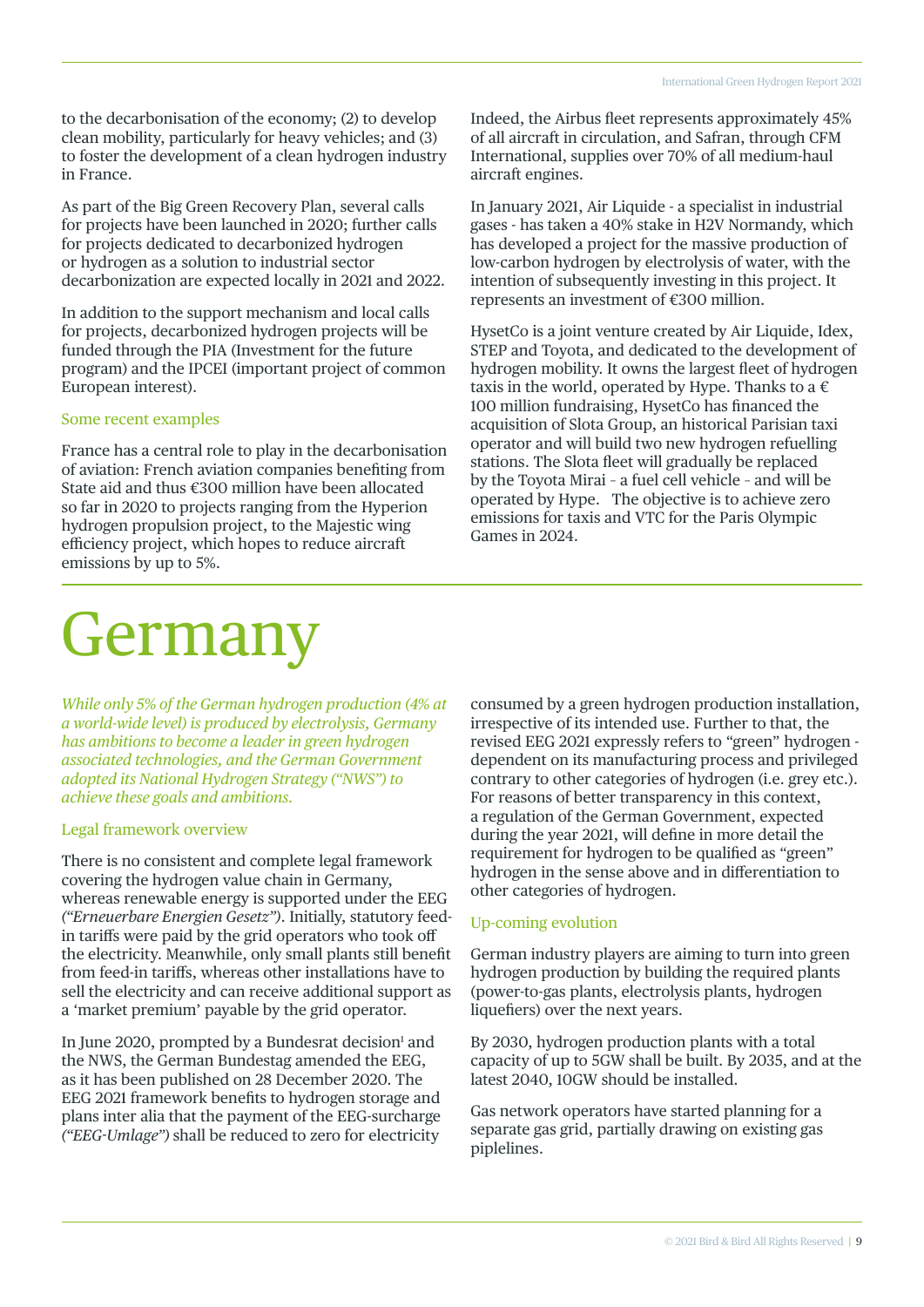#### International Green Hydrogen Report 2021

Most recently, in February 2021, the German Government passed a draft amendment to the EnWG *("Energiewirtschaftsgesetz")* for the development of a pure hydrogen infrastructure. The draft grants pure hydrogen an independent legal status, creates a legal framework and suitable conditions for the development of a national hydrogen economy. The legislative process is still pending.

#### Some recent examples

A project has been initiated to replace the fossil fuelbased hydrogen used by the Heide oil refinery near Hamburg with carbon-free hydrogen produced from renewable energy sources using an adjacent 30MW

# Italy

*According to the Integrated National Energy and Climate Plan, Green hydrogen is considered as having a key role in reaching the target of reducing Italian greenhouse gas emissions by at least 30% (40% at European level) by 2030, compared to 1990.*

#### Legal framework overview

Hydrogen was recognised by the Italian government as a renewable energy source in 2016, but the Italian legal framework covering production, exploitation and connection of hydrogen is imprecise, which has often proven to be an impediment for the industrial proponents and hydrogen producers.

For instance, no legal provision differentiates between authorisation procedures to produce fossil fuel-based hydrogen and to produce green hydrogen obtained through electrolysis process, which leads to the same level of restrictions being imposed. Then, local public authorities may require different requirements for land use.

These discrepancies between the legal areas concerned may lead to uncertainty to develop and implement

electrolysis plant.

Through the support of the German firm Siemens, which is developing "P2X" converters, Germany aims to become one of the main exporters of technologies for converting electrical energy into chemical, liquid or gaseous energy sources, such as hydrogen.

The German's NWS also seeks to import substantial quantities of hydrogen from partner countries. In that perspective and as announced by the Australian Government, Australia and Germany announced a partnership to assess the feasibility of a hydrogen supply chain, and opened expressions of interest to involve Australian industry.

hydrogen projects. Thus, legislation is needed to define the framework for authorisation processes and incentive systems.

#### Funding & Support schemes

Hydrogen production by electrolysis is still costly, but equipment's developers and suppliers are currently seeking to adapt their technologies to provide affordable green hydrogen. In that perspective, national and European financial support schemes have been already implemented or are in the process of being defined.

Investments required to achieve the Italian new green deal objectives should reach the quota of €50 billion up to 2030.

#### Up-coming evolution

The Italian Government is drafting guidelines for a National Hydrogen Strategy to develop the Italian hydrogen industry to enhance its attractiveness for producers and investors and to strengthen the Italian industry in the European hydrogen market.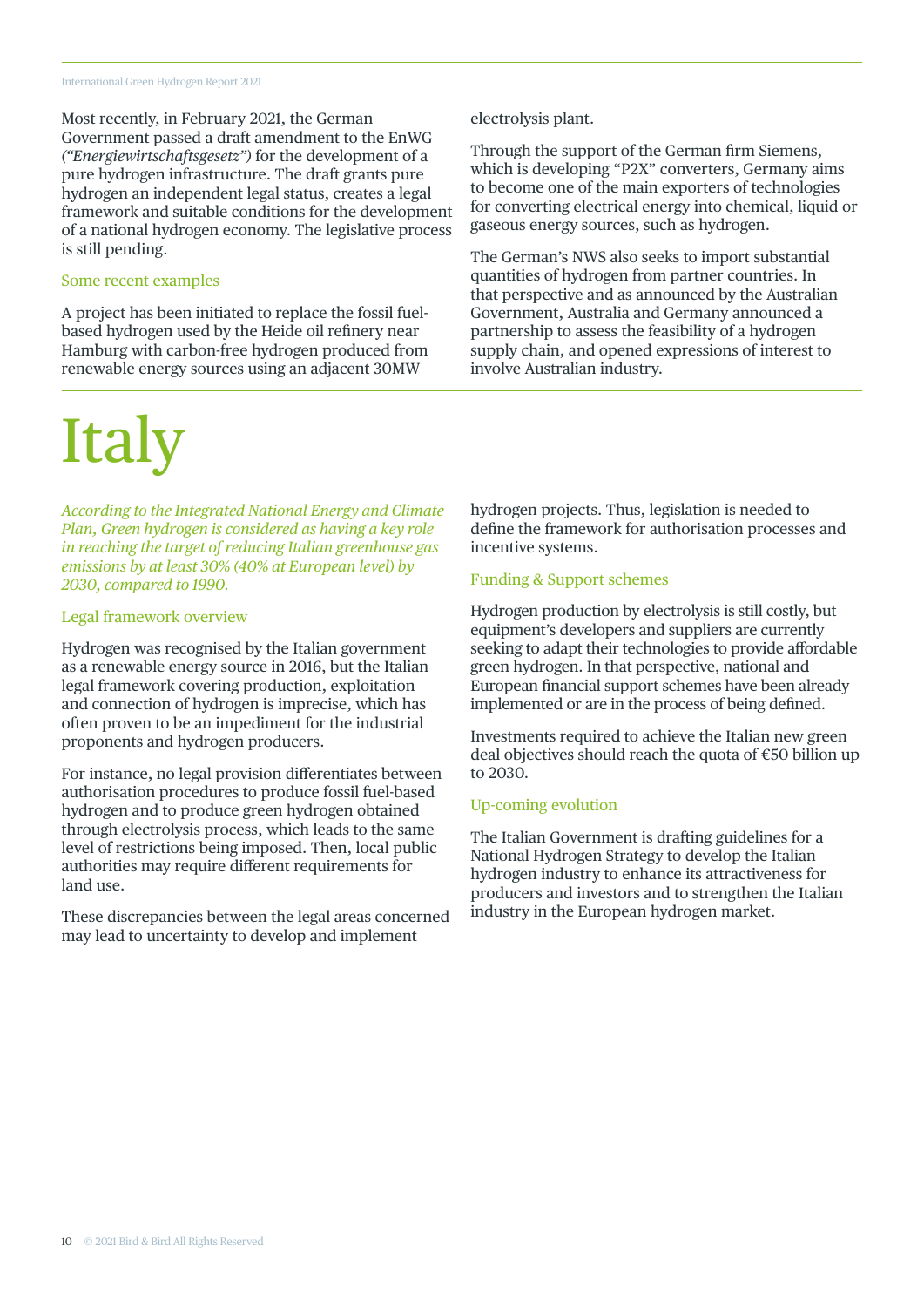## Poland

*Poland is currently the third largest producer of hydrogen in Europe and the fifth largest worldwide. According to estimates from the Ministry of Climate & Environment, we produce approximately 1 million tonnes of H2 per year. However, hydrogen in Poland is produced in processes that generate CO2 emissions, which is why it has become necessary to start implementing clean hydrogen production technology based on electrolysis using renewable energy. This is the aim of the Polish Hydrogen Strategy project.*

#### Review of the legal framework

Current legislation does not provide comprehensive regulations relating directly to hydrogen or any legal definition, thus making it difficult to determine the legal status and areas that concern hydrogen. Regulations relating to gaseous fuels (gases) are mostly applied to the principles of, i.a., hydrogen production, hydrogen storage, and technical supervision of equipment used for hydrogen handling, transportation and storage. Only a few legal regulations directly refer to hydrogen, such as the Excise Duties Act, which exempts hydrogen powered vehicles from excise duty.

#### Financing and hydrogen programmes

The Polish government plans to allocate its own budgetary funds to implement objectives related to its hydrogen strategy, as well as to mobilise investors to make full use of the funds available under the European programmes. It is assumed that the implementation of objectives related to implementing hydrogen technologies in the energy sector and transport and ensuring the planned production (50 MW of electrolysers) will require investments of a dozen or so billion zlotys. According to these assumptions, PLN 2 billion is to be spent by 2025, and a total of almost PLN 17 billion by 2030.

The establishment of a multiannual programme to support development of hydrogen technology, as well as the launch of programmes to support  $R & D$  in the field of hydrogen technology, and the mobilisation of financial support from strategic programmes and EU funds, taking into account the resources available to the European Commission, are envisaged to ensure the financing of the objectives related to the development of hydrogen policy.

#### Upcoming changes

Recognising the need to create a regulatory framework for the hydrogen in the Polish legal system, the Ministry of Climate and Environment has developed its draft "Polish Hydrogen Strategy until 2030 with an outlook until 2040". It has identified six goals: implementation

of hydrogen technology in the power sector, use of hydrogen as an alternative fuel in transport, support for the decarbonisation of industry, production of hydrogen in new installations, efficient and safe hydrogen transmission, and creation of a stable regulatory environment. The consultation process on the draft Polish Hydrogen Strategy has just been completed.

The most important actions in this regard include establishing, still in 2021, a regulatory framework for the hydrogen as an alternative fuel in transport, creation of a legal basis for the hydrogen market and, in the longterm perspective, development of a legislative hydrogen package - legislation defining details of the market operations, implementing EU law in this area and a system of incentives for the production of low-carbon hydrogen.

#### Some recent actions

The Polish Hydrogen Strategy is part of the Polish government's strategy, which is in line with the assumptions of the National Energy and Climate Plans (KPEiK), the Polish Energy Policy until 2040 (PEP2040), the Strategy for Responsible Development until 2020 (with an outlook until 2030), and the National Policy Framework for the Development of Alternative Fuels Infrastructure.

On 18 August 2020, an Inter-Ministerial Team for hydrogen economy was set up to work under the leadership of the Government Plenipotentiary for Hydrogen Economy.

In December 2020, Poland, together with 22 other EU countries, signed the IPCEI on low-carbon and renewable energy-produced hydrogen. The aim of the joint initiative is to build a hydrogen value chain in the EU that will enable its use in transport, energy and industry.

The draft regulatory solutions intended to be gathered in one sector regulation (operatively known as the Polish hydrogen law act) are currently the subject of conceptual work. Our Energy & Utilities Sector Group in Poland will participate in those works substantially, also in cooperation with interested industrial associations. For more information, please do not hesitate to get in touch with our lawyers from Warsaw office directly engaged in the abovementioned process (Grzegorz Pizon, Partner and Katarzyna Siwa, Senior Associate).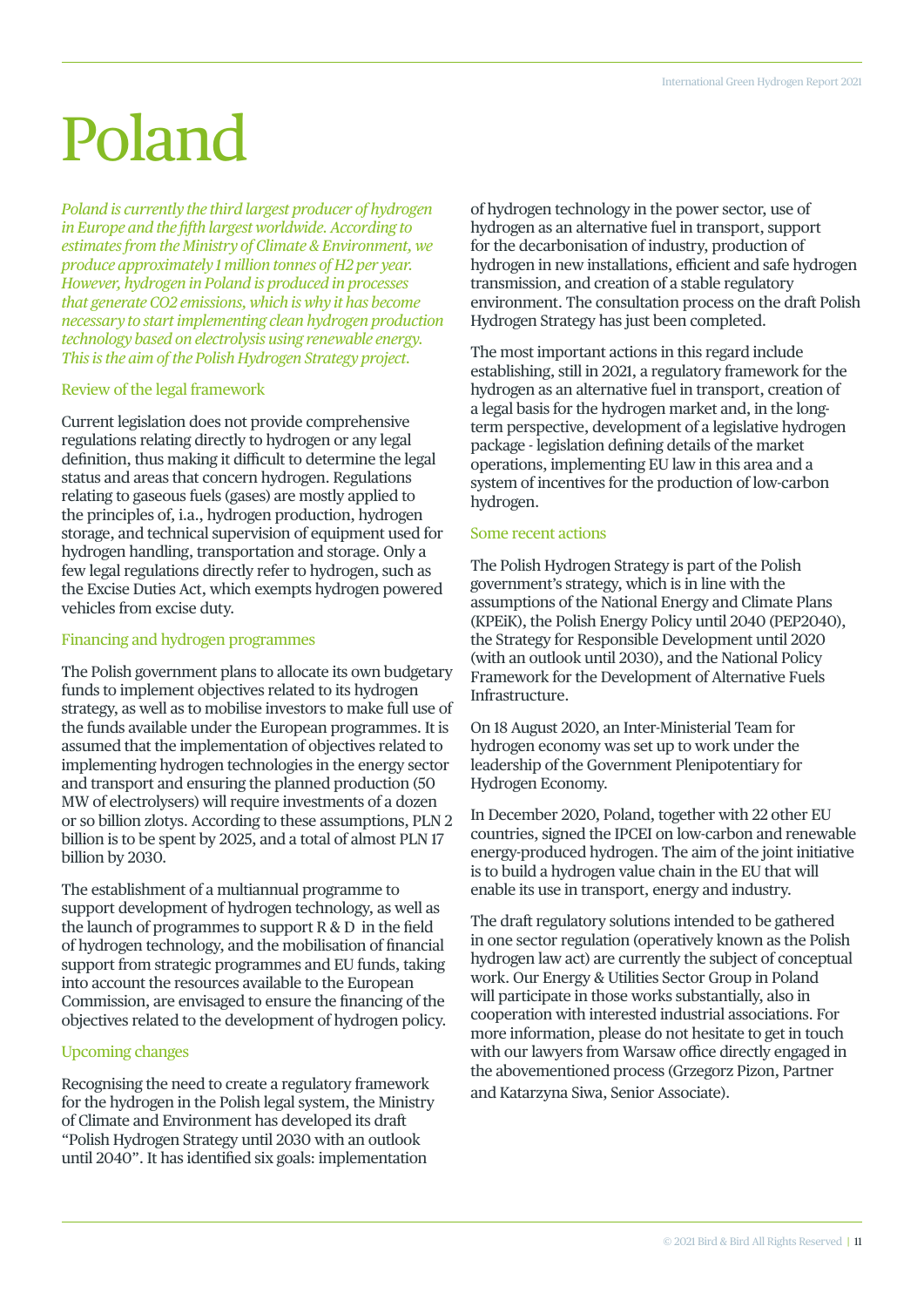# Singapore

*Singapore is emerging as a hub for the development of hydrogen technology, which may enable Singapore to reduce its carbon footprint in the future by producing green hydrogen.*

#### Legal framework overview

Singapore does not have a specific legislative framework for the use of hydrogen as an energy resource, and the current regulatory regime only governs its use for industrial purposes.

The main regulations governing the use of hydrogen in Singapore is the Fire Safety Act (Cap. 109A of Singapore), which stipulates that hydrogen is a highly "flammable material", so licenses are required for its storage, import, transportation, dispensation and conveyance over pipelines. Further, hydrogen is deemed a "dangerous substance" under the Workplace Safety and Health (Major Hazard Installations) Regulations 2017, which is Singapore's workplace health and safety laws, mandating enhanced safety measures for occupiers of premises that process, manufacture or store hydrogen in bulk.

Laws to regulate the deployment, import and use of hydrogen will be required in due course if the Government believes that hydrogen has a viable role to play in Singapore's energy future. In September 2019, the Prime Minister's Office commissioned a "Consultancy Study on Hydrogen Imports and Downstream Applications for Singapore". The study will involve market and technical studies on the potential sources of hydrogen imports based on costs, availability, technical feasibility and supply security up to 2050; and we foresee this would serve as a foundation to developing an appropriate legal framework in Singapore for hydrogen deployment.

#### Funding & Support schemes

In July 2020, the Energy Market Authority of Singapore ("EMA") collaborated with Korea Institute of Energy Technology Evaluation and Planning ("KETEP") to launch a joint grant call for innovative solutions to enable the use of hydrogen for power generation. The solutions should aim to address the storage, transportation and delivery of hydrogen gas in a safe and cost-effective manner, and energy-efficient and emissions-free pathways for hydrogen production.

With a view to accelerate the technical and economic viability of low-carbon energy technologies from 2020 to 2025, the Government announced a S\$49 million Low-Carbon Energy Research Funding Initiative in October 2020. This will support research, development and demonstration projects in emerging energy technologies like in the area of hydrogen.

To encourage innovation amongst SMEs, Enterprise Singapore (Singapore's statutory board in charge of enterprise development and SME growth) and Innovation Norway jointly organised a Virtual Mission Trip to Norway for local market players (with participation from taxi companies, refuelling station operators, bus companies and industry associations) to study the deployment of Hydrogen Fuel Cell Vehicles in Norway.

#### Some recent examples

In March 2020, five Singapore companies (comprising of energy and urban development company, Sembcorp Industries; and national port terminal operators, PSA Corp. Ltd and Jurong Port Pte. Ltd.) entered into a Memorandum of Understanding with two Japanese companies to study how hydrogen can be utilized as a low-carbon alternative in order to contribute towards a clean and sustainable energy future for Singapore. The companies will develop methods of using hydrogen as a low carbon energy source, such as research and development of technologies related to the import, transportation and storage of hydrogen.

In June 2020, Keppel Data Centres and Mitsubishi Heavy Industries signed a Memorandum of Understanding to jointly explore the implementation of the hydrogen powered tri-generation plant to power data centres in Singapore.

The Government-owned electricity and gas distribution company, SP Group, has piloted a Hydrogen Energy System in October 2019, in partnership with investment firm Marubeni Corporation and Tohoku University in Japan. The system harnesses solar energy to release hydrogen, through electrolysis, which will be used to generate electricity during periods where there is no light, such as at night or cloudy days.

2 https://www.sgn.co.uk/news/h100-fife-ofgem-approved-world-first-hydrogen-heating-network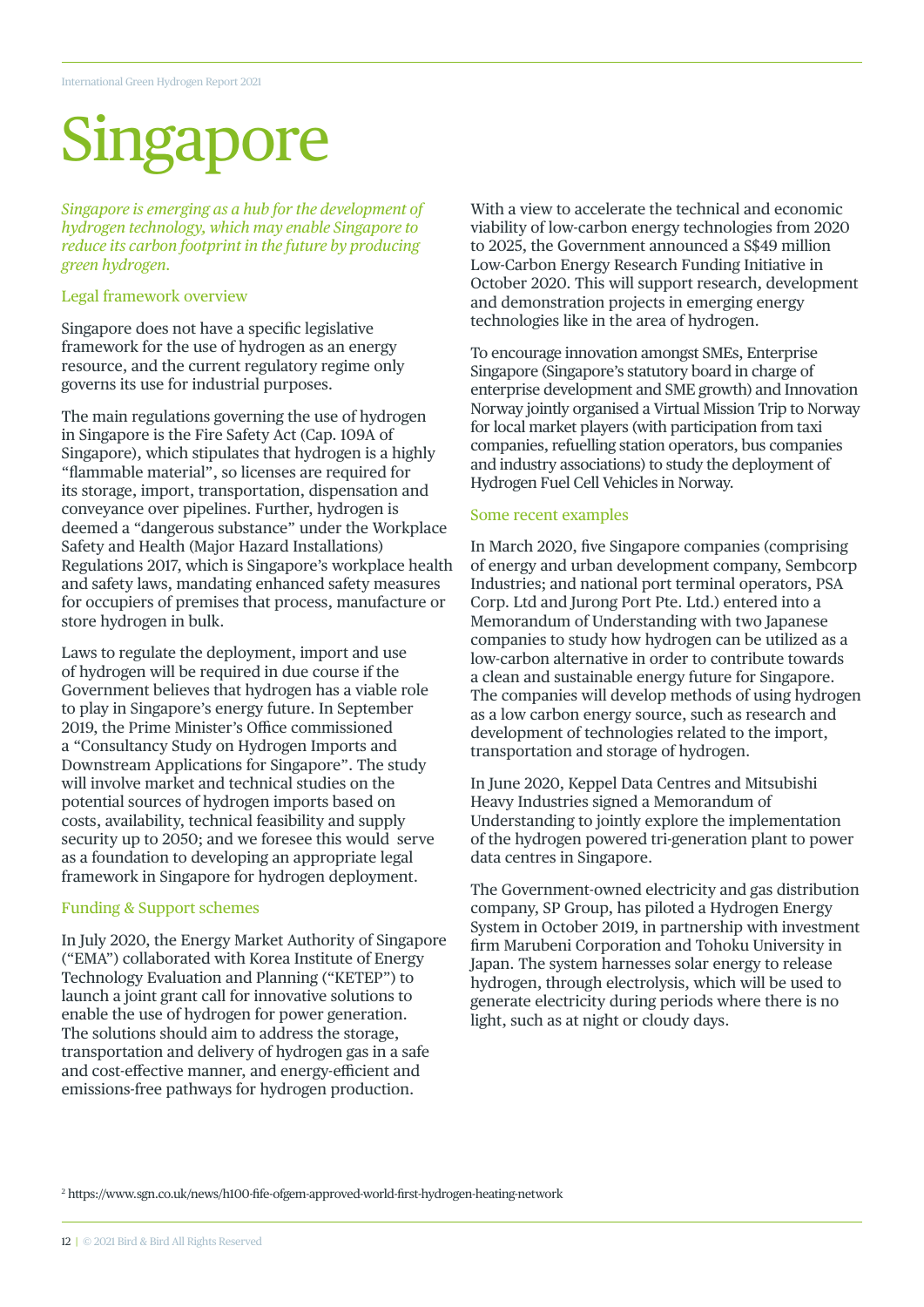#### Up-coming evolution

Although the hydrogen market in Singapore is still at early stages of growth, there seems to be keen interest amongst local players in the energy market to explore hydrogen use and deployment. This is bolstered by the Government's support for exploring low-carbon energy alternatives including hydrogen, and their recognition that hydrogen could potentially play a key role in Singapore's efforts to decarbonise.

Given its small size, Singapore will likely need to look (at least, in part) in importing hydrogen for use.

# Spain

*Spain is emerging as a hotspot for the development of renewable energies, specifically green hydrogen, due to its production capacity in solar and wind energy.*

#### Legal framework overview

Although there is currently no specific legislation for hydrogen in Spain, we have seen recent developments aiming to boost the development of green hydrogen in Spain.

The National Energy and Climate Plan **("NECP")** approved in 2020 for 2021-2030 considers the development and production of green hydrogen and renewable energy as one of the main objectives of the Energy sector in Spain.

In November 2019 the working sub-group on hydrogen technologies of the Ministry of Industry, Commerce and Tourism published a report on certain recommended legislative developments. Amongst other initiative, the working sub-group recommended that the licenses and authorisations for green hydrogen production plants were more flexible and that production of hydrogen through electrolyzers does not require a full environment authorisation *(autorización ambiental integrada).*

In October 2020 the Spanish Government approved the Hydrogen Roadmap identifying the opportunities for Spain arising from the development of green hydrogen and outlining the main actions to be taken from a legal, logistic and technical views.

The "Consultancy Study on Hydrogen Imports and Downstream Applications for Singapore" remains a key document to assess how Singapore should prepare to embrace a hydrogen economy.

In the meantime, there will likely be more projects and collaborations in the pipeline between industry companies to explore research and development in hydrogen development suitable to Singapore's size, climate and population density.

#### Up-coming evolution

Currently, most of hydrogen in Spain is used for industrial purposes, mainly in refineries and chemical industries – all of which is "grey" hydrogen. However, many are turning to low-carbon hydrogen-based options.

The Hydrogen Roadmap foresees that prior to 2030 there will be electrolyzers installed in Spain for a total power of 4 GW and that green hydrogen will represent at least 25% of the total amount of hydrogen used in Spain.

#### Some recent examples

Some key projects are currently being conducted and implemented in Spain, such as a joint Spanish-Italian transmission system operators' proposal to produce hydrogen in industrial quantities (called *"Green Crane"*).

In 2021, the energy company Naturgy is promoting sustainable mobility and has presented to the Spanish Ministry of Ecological Transition a roadmap for the development and implementation of 38 hydrogen stations throughout Spain.

Iberdrola's hydrogen has ambitious plans to construct large hydrogen plants and supply public transport with green hydrogen.

Acciona and Enagas will build a green hydrogen plant in Mallorca. They have acquired electrolyzers from Hydrogenics for a total annual capacity of production of 300 tonnes of green hydrogen.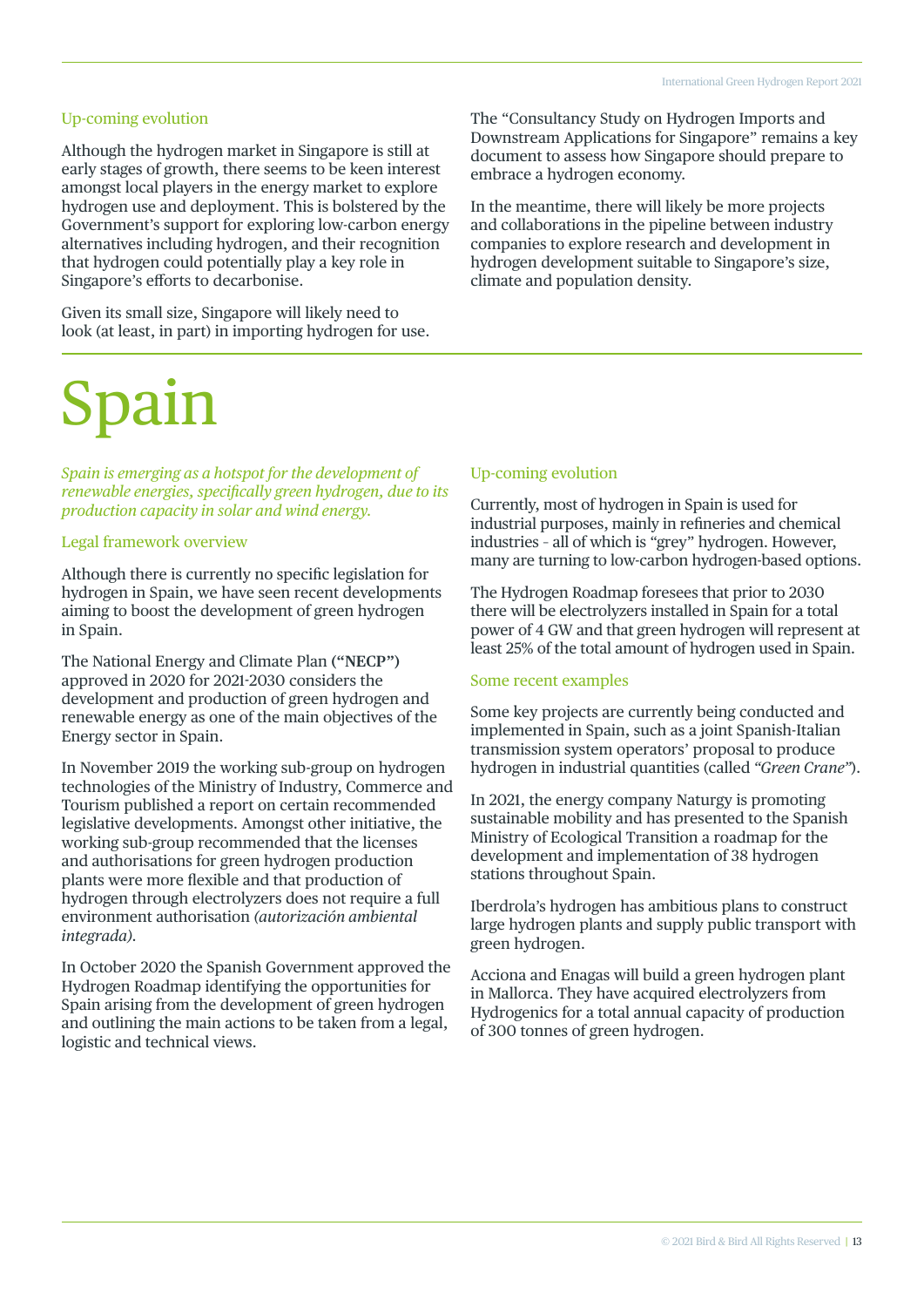## The Netherlands

*The Netherlands is Europe's largest producer of hydrogen after Germany. According to the Dutch Government Strategy on Hydrogen, green hydrogen is essential for achieving the national energy transition goals and maintaining energy-intensive industries.*

#### Legal framework overview

According to the ministerial decree on gas quality *("Regeling Gaskwaliteit"),* the Dutch legal framework allows hydrogen injection up to 0.5% in regional gas distribution systems. The Dutch Government is discussing the matter with network operators and large industrial users. The Government is also considering the possibility of mandatory injection of green hydrogen (physically or through certificates) to create a demand for green hydrogen.

#### Funding & Support schemes

Compared to the previous Renewable Energy Production Incentive Scheme *("SDE+"),* the new 2020 and broadened *"SDE++"* targets of a 49% reduction in CO2 emissions in the Netherlands by 2030 compared to 1990 and 95% by 2050.

SDE++ is a support mechanism for which ecological technologies are eligible and available through calls for tenders. This mechanism consists of a subsidy to compensate for the difference between the cost price of the technologies (the "base amount") and the market value of the product that the technologies delivers (the "market price"). It stimulates competition between different technologies and offers long-term security to investors.

The Government is looking into the possibility of the expansion of demonstration and pilot projects with green hydrogen under the DEI+ and HER+ subsidies.

#### Up-coming evolution

According to the 2019 "National Climate Agreement", the stakeholders have formulated a goal to scale-up electrolysis to 500MW between 2022 and 2025; and 3GW to 4GW between 2026 and 2030.

In the national "Energy and Climate Plan 2021-2030", the program for hydrogen is further explained. Amongst others, price reductions for electrolysis and renewable energy are needed for mass production of hydrogen, and it must be assessed how electrolysis installations can contribute to the incorporation of renewable energy in the energy system and what consequences this will have for the infrastructure.

Many projects are in a transition phase between pilots and other options for CO2 reduction in the roll-out phase.

#### Some recent examples

In 2020, the Dutch Government announced several international agreements such as collaboration with the Portuguese Government regarding the export of green hydrogen from Portugal to the Netherlands.

Announced in 2020, the "NortH2 green hydrogen Project" aims to produce green hydrogen through renewable electricity generated by a 3/4GW offshore windfarm in 2030, rising to 10GW by 2040.

The "Project Hy3" is a project between the Netherlands and Germany whereby the possibilities of international hydrogen infrastructure, delivery to industrial regions and a link to wind at sea is investigated.

The "HyWay 27" is a project between the Dutch Ministry of Economic Affairs and Climate Policy, TenneT and Gasunie on the development of a national hydrogen infrastructure.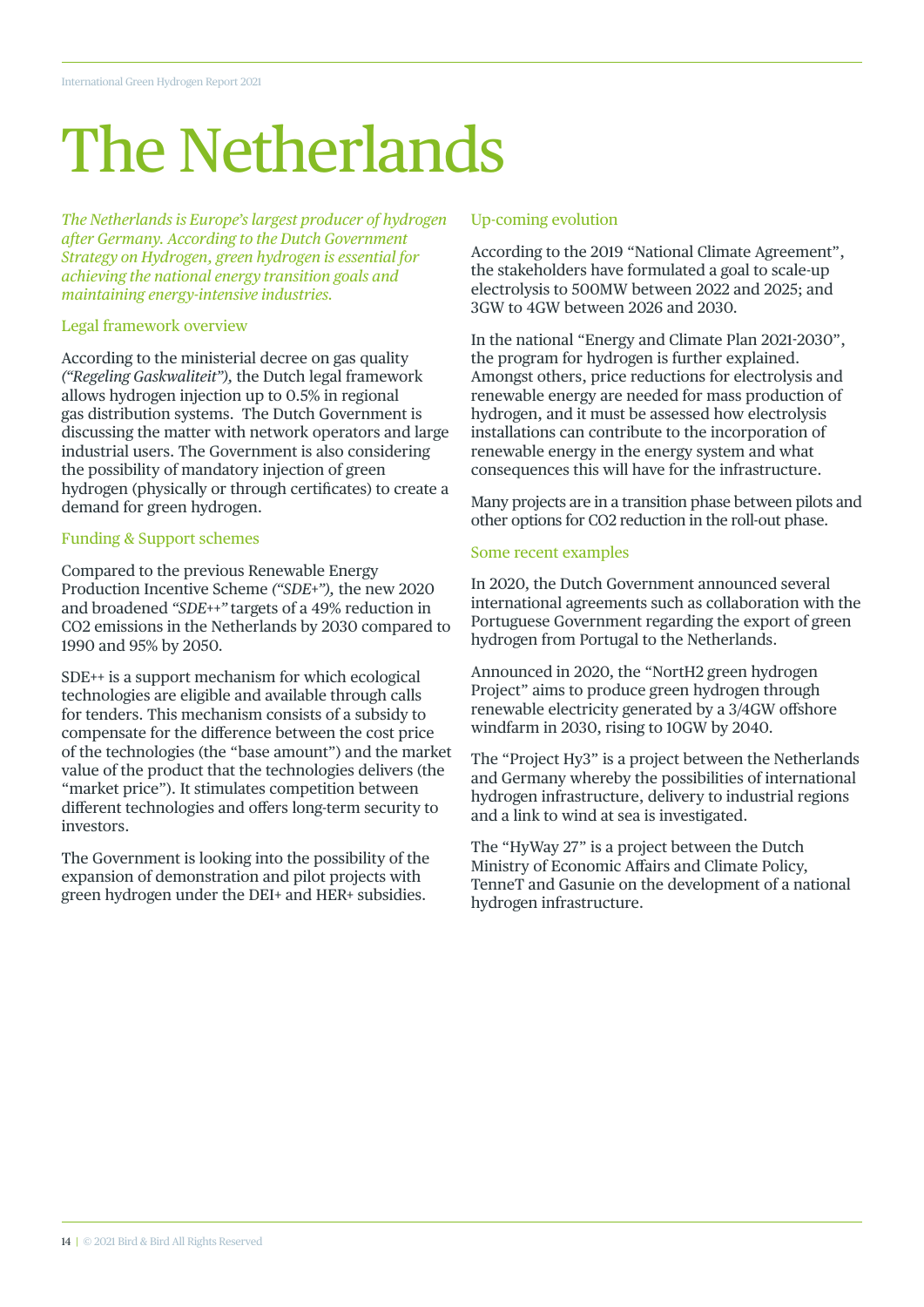## The United Kingdom

*The UK is a world leader in pioneering the use of hydrogen for heating by blending hydrogen with natural gas. In November 2020, the U.K. Government published its Ten Point Plan for a Green Industrial Revolution (the Ten Point Plan) which outlined its commitment to driving the growth of low carbon hydrogen. This was followed up by a detailed Energy White Paper published in December 2020. The UK is aiming for a low-carbon hydrogen production capacity of 5 GW by 2030 and has committed to spending £0.5billion on the development of new hydrogen technologies.*

*Currently, the main use of hydrogen in the UK is in industrial petrochemical manufacture, and it is predominantly produced from fossil fuels. However, government has identified this sector as a focus for the transition to green hydrogen. To date, green hydrogen production has been limited to localised demonstration projects, such as BIG HIT in Orkney. Little hydrogen is transported away from central production sites.* 

#### Legal framework overview

In common with many other jurisdictions, the UK does not have a well-defined legal framework for hydrogen projects specifically. The UK's gas hydrogen sector is subject to the legislative requirements of the Gas Act 1986 and is regulated by the Office of Gas and Electricity Markets (Ofgem) as part of the existing gas network used principally for the supply of natural gas.

In relation to hydrogen use in vehicles, the UK has limited regulation for certain types of "L category" motorcycles using hydrogen combustion and hydrogen fuel cells. There needs to be wider regulation of its application in other vehicle types.

For storage hydrogen is treated as dangerous and flammable industrial chemical. Storage is subject to environmental permitting and is controlled through the Hazardous Substances regime.

An operational and economic barrier to the deployment of hydrogen production is the lack of a dedicated planning or environmental regime. Hydrogen projects must navigate the existing legislative framework that applies to gases generally. This situation creates numerous gaps and uncertainties.

#### Funding & Support schemes

The Ten Point Plan and the White Paper set out that the drive to increase the UK's hydrogen production capacity will be supported by a Net Zero Hydrogen

Fund of £240 million for new hydrogen production facilities. By 2030, the Government expects that there will be up to £4billion of private investment in the industry.

The White Paper announced the government's ambitious plan to establish a "hydrogen neighbourhood" run entirely on hydrogen in 2023, backed by to £500m of funding. The future aim is to establish a "hydrogen town" by 2025.

#### Up-coming evolution

Elsewhere in the Ten Point Plan, the UK government has outlined various ambitions and aims regarding hydrogen as to create and support up to 250,000 green jobs.

In spring 2021, the UK government's hydrogen strategy is due to be published which will set out business models and the revenue mechanisms for private sector investment. There will also be a consultation on the government's preferred business and legal models for hydrogen in 2021 in order to finalise hydrogen models in 2022.

In relation to wholesale energy markets, under the Brexit trade and co-operation agreement, the parties agree to co-operate and access the actions needed to facilitate the integration of gas from natural sources, which would include the development of blended hydrogen through the natural gas system.

#### Some recent examples

The UK government has announced £28 million in funding for five demonstration projects focused on hydrogen production. The submitted projects include two described as "low-carbon hydrogen plants" and one that uses offshore wind power to produce hydrogen through electrolysis – a green hydrogen production method.

Evidencing the UK's pioneering approach to the use of hydrogen in heat networks, Scotia Gas Networks, one of the biggest gas distribution companies in the UK has recently received approval for funding from Ofgem<sup>2</sup> for a world-first project to use 100% green hydrogen heating in residential homes.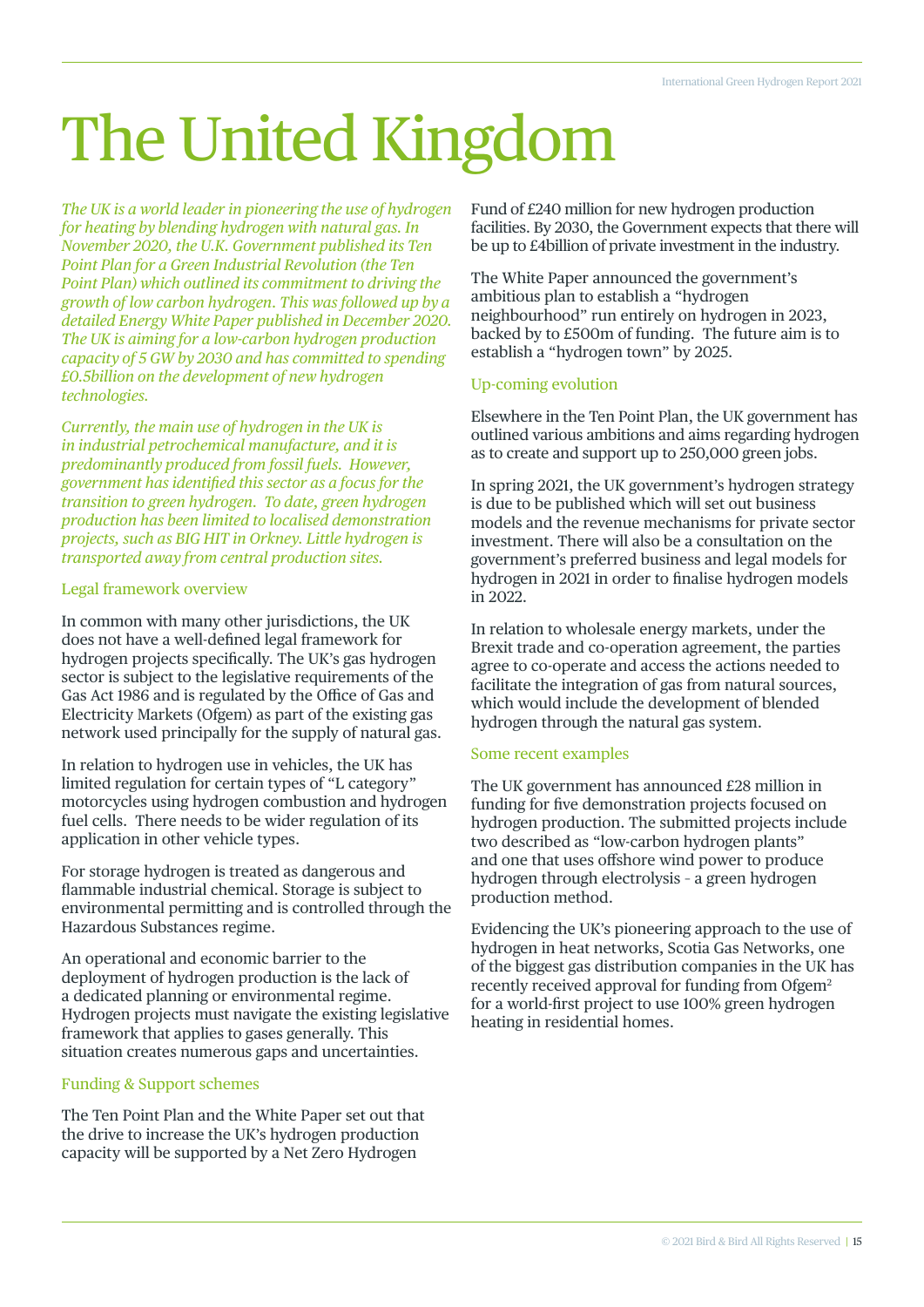International Green Hydrogen Report 2021

### Key contacts



Sibylle Weiler *Partner & Head of Hydrogen Group – France* 

Tel: +33 (0)1 42 68 6016 sibylle.weiler@twobirds.com



Hermenegildo Altozano *Partner – Spain* 

Tel: +34 91 790 3202 hermenegildo.altozano@twobirds.com



Jenny Stockford *Legal Director – UK*

Tel: +44 (0)20 3017 6913 jenny.stockford@twobirds.com



Sophie Dingenen *Partner – The Netherlands*

Tel: +31 (0)70 353 8812 sophie.dingenen@twobirds.com



Chris de Mauny *Partner - UK*

Tel: +44 (0)20 7982 6462 christopher.demauny@twobirds.com



Hermann Rothfuchs *Partner – Germany* 

Tel: +49 (0)89 3581 6000 hermann.rothfuchs@twobirds.com



### Hannah Roberts *Associate – UK*

Tel: +44 (0)20 7905 6258 hannah.roberts@twobirds.com



Michele Arruzzolo *Associate – Italy*

Tel: +39 06 69 66 70 41 michele.arruzzolo@twobirds.com



#### Laura Huomo *Partner – Finland*

Tel: +358 9 6226 6215 laura.huomo@twobirds.com



Cea Mittler *Senior Associate – Finland*

Tel: + 358 9 6226 6217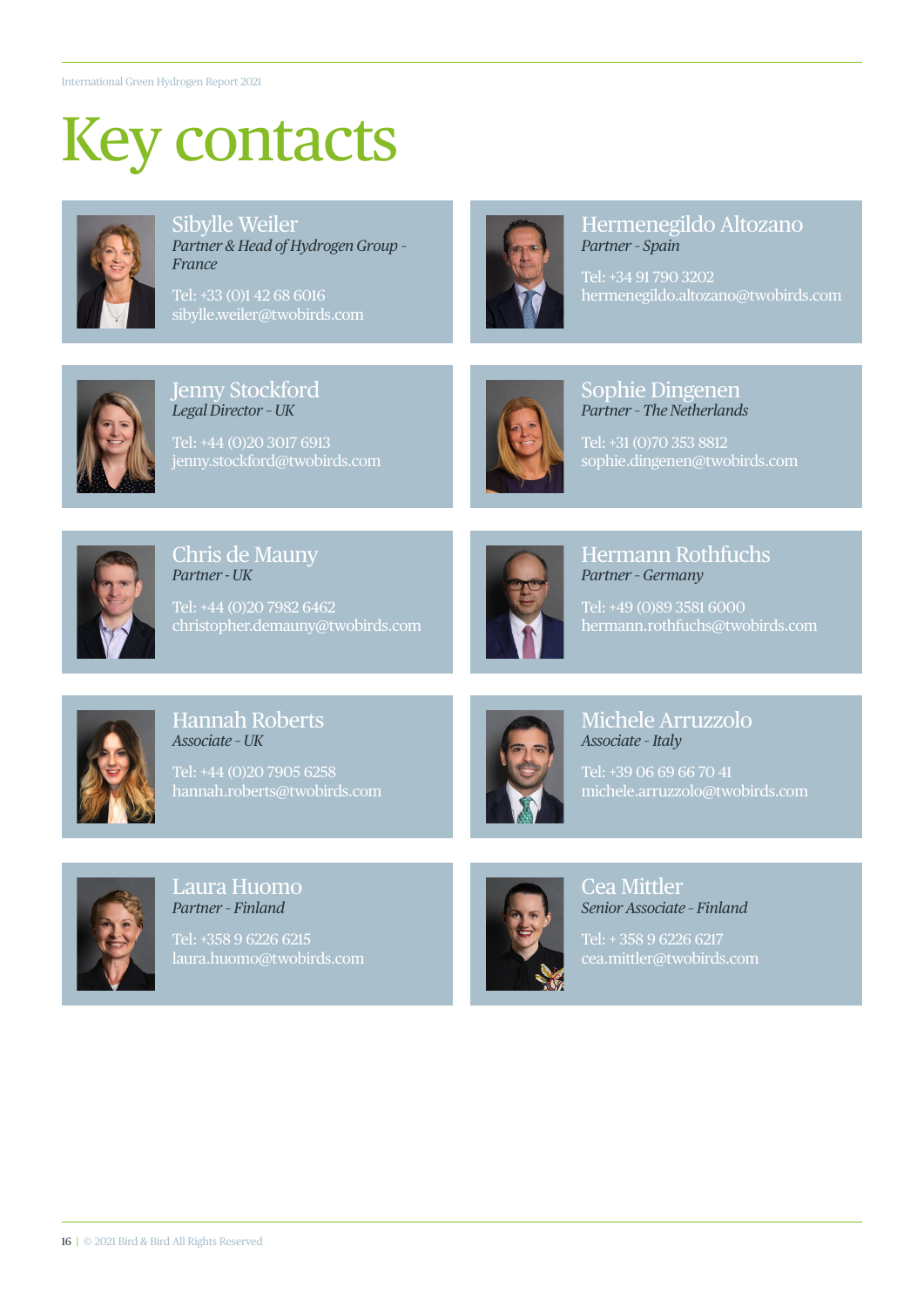

Jalal El Ahdab *Partner – France*

jalal.elahdab@twobirds.com



Sandra Seah *Partner – Singapore*

Tel: +65 6428 9429 sandra.seah@twobirds.com



Alfonso Bayona *Partner – Spain*

Tel: +34 91 790 3220 alfonso.bayona@twobirds.com



James Durnall *Partner – Australia*

Tel: +61 2 9226 9850 james.durnall@twobirds.com



Justine Abel *Associate – Australia* 

Tel: +61 2 9226 9838 justine.abel@twobirds.com



Grzegorz Pizon *Partner – Poland* 

grzegorz.pizon@twobirds.com



#### Matthias Lang *Partner – Germany*

Tel: +49 (0)211 2005 6193 matthias.lang@twobirds.com

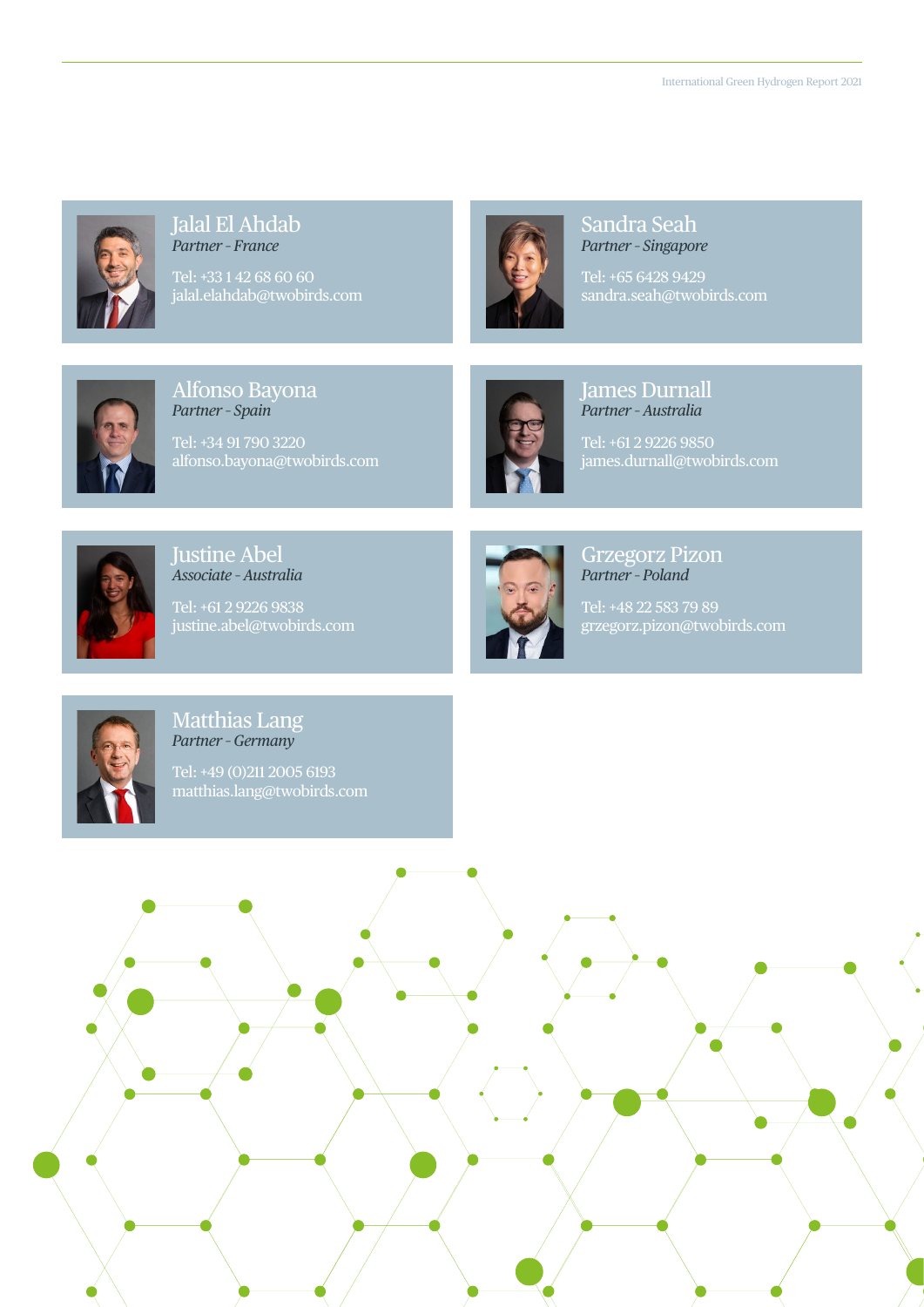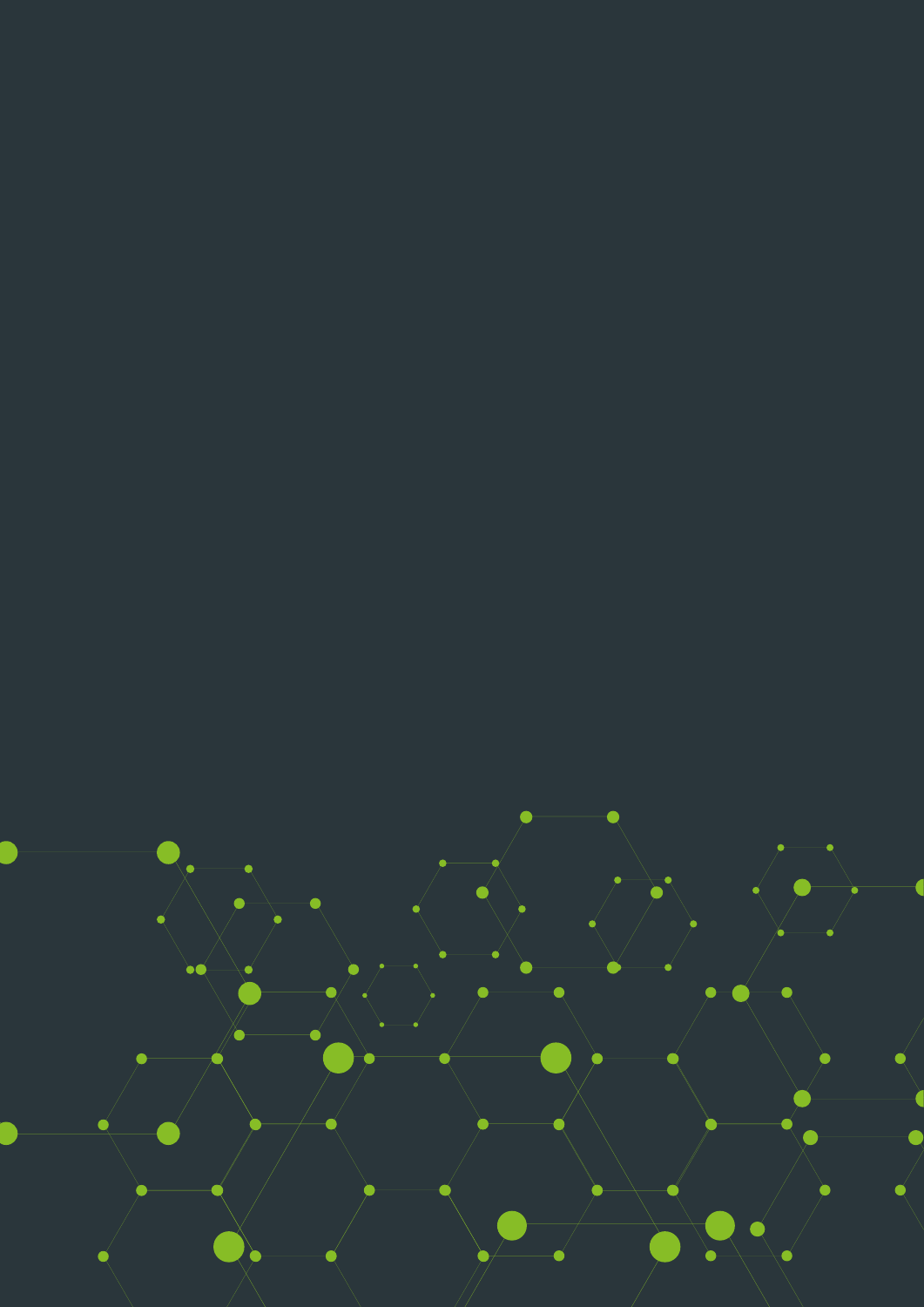